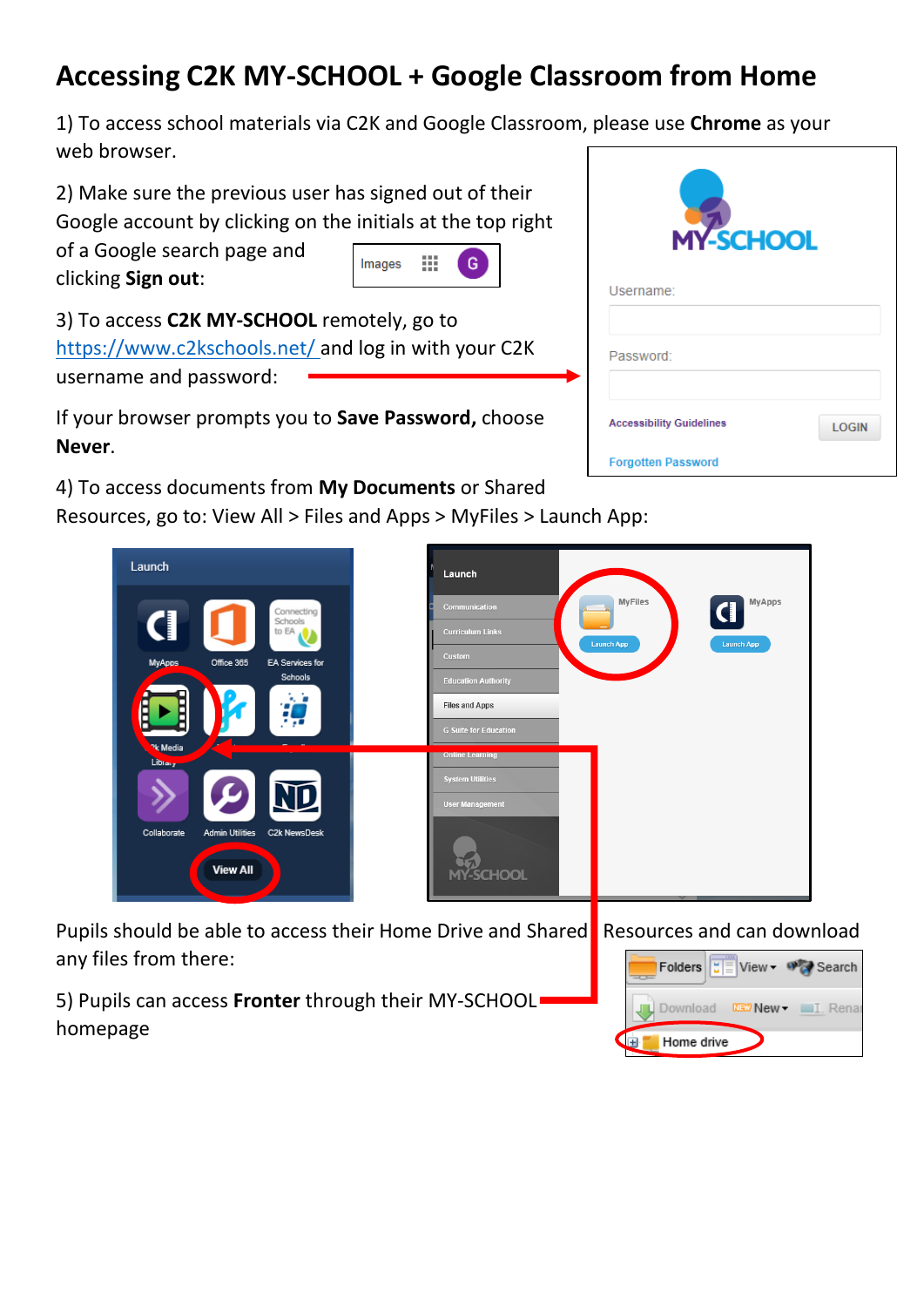6) To access **Google Classroom**, go to: View All > G Suite for Education > Google Classroom:

| Launch                       |                       |                   |                       |
|------------------------------|-----------------------|-------------------|-----------------------|
| Communication                | Google Calendar<br>31 | Google Drive      | Google Classroom<br>2 |
| <b>Curriculum Links</b>      | <b>Launch App</b>     | <b>Launch App</b> | <b>Launch App</b>     |
| Custom                       |                       |                   |                       |
| <b>Education Authority</b>   |                       |                   |                       |
| <b>Files and Apps</b>        |                       |                   |                       |
| <b>G Suite for Education</b> |                       |                   |                       |
| <b>Online Learning</b>       |                       |                   |                       |
| <b>System Utilities</b>      |                       |                   |                       |
| <b>User Management</b>       |                       |                   |                       |

7) The first time you try to log in to **Google Classroom** you will see the following screen:

| Active Directory Federated<br>Services V3                       | Use your C2K<br>email and your<br>C2K password<br>to log in. |
|-----------------------------------------------------------------|--------------------------------------------------------------|
| Sign in with your organizational account<br>someone@example.com | **Remember<br>to use:                                        |
| Password<br>Sign in                                             | @c2ken.net<br>(not<br>@c2kni.net) **                         |

8) To join a class, click on + on top right > Join class > and enter the **class code**:



| Join class                                                  |        |      |
|-------------------------------------------------------------|--------|------|
| Ask your teacher for the class code, then<br>enter it here. |        |      |
| <b>Class code</b>                                           |        |      |
|                                                             | Cancel | Join |